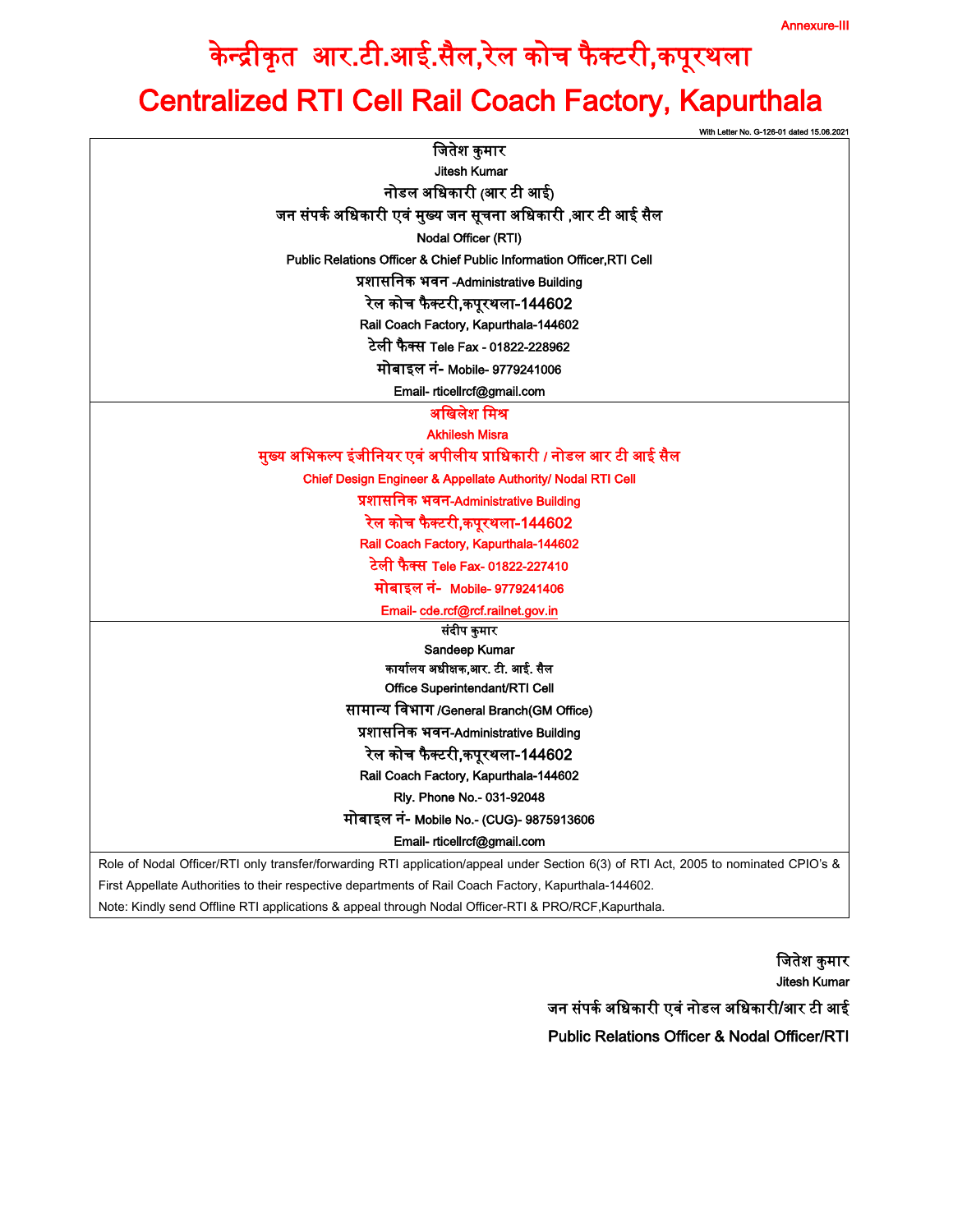|                | Department wise nominated CPIO's & First Appellate Authorities under RTI Act'2005<br>Rail Coach Factory, Kapurthala<br>for |                                              |  |
|----------------|----------------------------------------------------------------------------------------------------------------------------|----------------------------------------------|--|
| Sr. no         | <b>Central Public Information Officer</b>                                                                                  | <b>First Appellate Authority</b>             |  |
|                | लेखा विभाग / Accounts Department                                                                                           |                                              |  |
| 1              | हरजिन्दर सिंह                                                                                                              | डा. बी एस गिल                                |  |
|                | Harjinder Singh                                                                                                            | Dr. B.S.Gill                                 |  |
|                | Sr. Assistant Finance Advisor-3                                                                                            | उप वित्त् सलाहकार एवं मुख्य लेखा अधिकारी     |  |
|                | वरिष्ठ सहायक वित्त सलाहकार -3                                                                                              | Dy. Finance Advisor & Chief Accounts Officer |  |
|                | प्रशासनिक भवन                                                                                                              | प्रशासनिक भवन                                |  |
|                | <b>Administrative Building</b>                                                                                             | <b>Administrative Building</b>               |  |
|                | रेल कोच फैक्टरी,कपूरथला-144602                                                                                             | रेल कोच फैक्टरी,कपूरथला-144602               |  |
|                | Rail Coach Factory, Kapurthala-144602                                                                                      | Rail Coach Factory, Kapurthala-144602        |  |
|                | मोबाइल नं-Mobile No.- 9779241107                                                                                           | मोबाइल नं- Mobile No.- 9779241105            |  |
|                | Email- sr.afa3@rcf.railnet.gov.in                                                                                          | Email- dy.fa.cao@rcf.railnet.gov.in          |  |
|                | सिविल विभाग / Civil Engineering Department                                                                                 |                                              |  |
| $\overline{2}$ | अजय कुमार                                                                                                                  | गुरविन्दर सिंह                               |  |
|                | Ajay Kumar                                                                                                                 | Gurvinder Singh                              |  |
|                | कार्यकारी इंजीनियर- वर्कशॉप                                                                                                | उप मुख्य इंजीनियर                            |  |
|                | <b>XEN-WS</b>                                                                                                              | Dy. Chief Engineer                           |  |
|                | प्रशासनिक भवन                                                                                                              | प्रशासनिक भवन                                |  |
|                | <b>Administrative Building</b>                                                                                             | <b>Administrative Building</b>               |  |
|                | रेल कोच फैक्टरी,कपूरथला-144602                                                                                             | रेल कोच फैक्टरी,कपूरथला-144602               |  |
|                | Rail Coach Factory, Kapurthala-144602                                                                                      | Rail Coach Factory, Kapurthala-144602        |  |
|                | मोबाइल नं-Mobile- 9779241209                                                                                               | टेली फैक्स Tele Fax- 01822-227740            |  |
|                | Email- xen.ws@rcf.railnet.gov.in                                                                                           | मोबाइल नं- Mobile- 9779241203                |  |
|                |                                                                                                                            | Email- Dyce.spl@rcf.railnet.gov.in           |  |
|                | डिजाइन मकैनिकल /Design Mechanical                                                                                          |                                              |  |
| 3              | अभय प्रिया डोगरा                                                                                                           | अखिलेश मिश्र                                 |  |
|                | Abhey Priya Dogra                                                                                                          | Akhilesh Misra                               |  |
|                | उप मुख्य यांत्रिक इंजीनियर/ डिजाइन/आर.एस.- 2                                                                               | मुब्य अभिकल्प इंजीनियर                       |  |
|                | Dy. Chief Mechanical Engineer/Design/R.S.-2                                                                                | Chief Design Engineer                        |  |
|                | प्रशासनिक भवन                                                                                                              | प्रशासनिक भवन                                |  |
|                | Administrative Building                                                                                                    | <b>Administrative Building</b>               |  |
|                | रेल कोच फैक्टरी,कपूरथला-144602                                                                                             | रेल कोच फैक्टरी,कपूरथला-144602               |  |
|                | Rail Coach Factory, Kapurthala-144602                                                                                      | Rail Coach Factory, Kapurthala-144602        |  |
|                | टेली फैक्स  Tele Fax - 01822-228869                                                                                        | टेली फैक्स Tele Fax - 01822-227410           |  |
|                | मोबाइल नं- Mobile- 9779246072                                                                                              | मोबाइल नं- Mobile- 9779241406                |  |
|                | Email- Abhey.dogra86@gov.in                                                                                                | Email-cde.rcf@rcf.railnet.gov.in             |  |
|                | बिजली विभाग /Electrical Department                                                                                         |                                              |  |
| 4              | भीम सेन                                                                                                                    | रमेश कुमार                                   |  |
|                | <b>Bhim Sen</b>                                                                                                            | Ramesh Kumar                                 |  |
|                | वरिष्ठ विधुत इंजीनियर/डी एण्ड डी                                                                                           | मुब्य विधुत सेवा इंजीनियर                    |  |
|                | Senior Electrical Engineer/D&D                                                                                             | <b>Chief Electrical Services Engineer</b>    |  |
|                | प्रशासनिक भवन                                                                                                              | प्रशासनिक भवन                                |  |
|                | <b>Administrative Building</b>                                                                                             | Administrative Building                      |  |
|                | रेल कोच फैक्टरी,कपूरथला-144602                                                                                             | रेल कोच फैक्टरी,कपूरथला-144602               |  |
|                | Rail Coach Factory, Kapurthala-144602                                                                                      | Rail Coach Factory, Kapurthala-144602        |  |
|                | मोबाइल नं-Mobile- 9779241305                                                                                               | टेली फैक्स Tele Fax - 01822-227705           |  |
|                | Email- aeeps.rcf@gmail.com                                                                                                 | मोबाइल नं- Mobile- 9779241302                |  |
|                |                                                                                                                            |                                              |  |
|                |                                                                                                                            | Email-cesercf302@gmail.com                   |  |
|                |                                                                                                                            |                                              |  |
|                |                                                                                                                            |                                              |  |
|                |                                                                                                                            |                                              |  |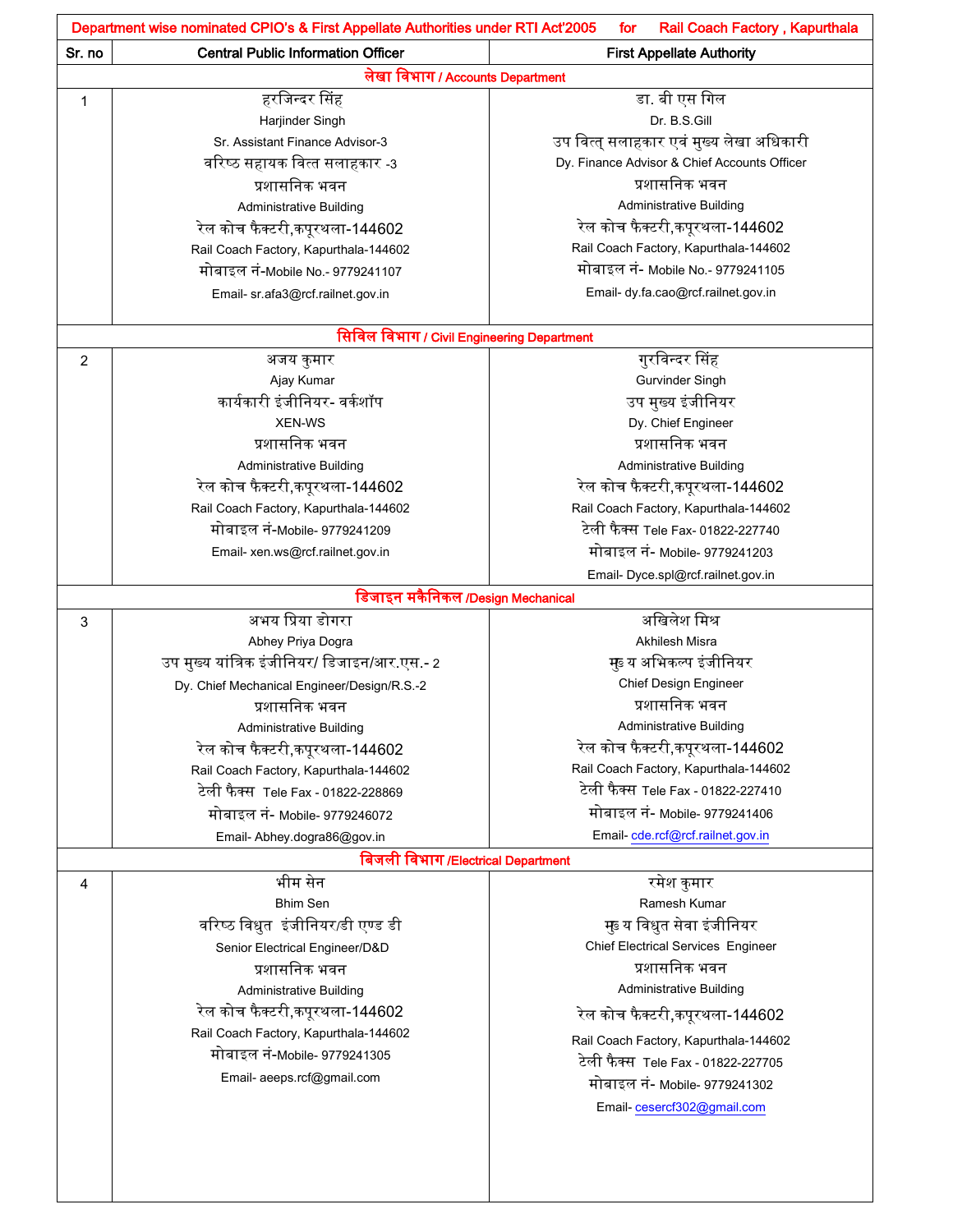| Sr.No.                              | <b>Central Public Information Officer</b> | <b>First Appellate Authority</b>        |
|-------------------------------------|-------------------------------------------|-----------------------------------------|
|                                     | फर्निशिंग विभाग/Furnishing Division       |                                         |
| 5                                   | अमरजीत सिंह                               | मान सिंह मीना                           |
|                                     | Amarjit Singh                             | Man Singh Meena                         |
|                                     | कार्य प्रबधंक                             | उप मुख्य यांत्रिक इंजीनियर/फर्निशिंग-II |
|                                     | Works Manager                             | Dy. Chief Mechanical Engineer/Fur.-II   |
|                                     | फर्निशिंग वर्कशॉप Furnishing Workshop     | प्रशासनिक भवन Administrative Building   |
|                                     | रेल कोच फैक्टरी,कपूरथला-144602            | रेल कोच फैक्टरी,कपूरथला-144602          |
|                                     | Rail Coach Factory, Kapurthala-144602     | Rail Coach Factory, Kapurthala-144602   |
|                                     | मोबाइल नं-Mobile- 9779291463              | फैक्स - Fax. - 01822-227412             |
|                                     | Email- $\square$                          | टेलीफोन Tele Phone- 01822-227412        |
|                                     |                                           | मोबाइल नं- Mobile- 9779241445           |
|                                     |                                           | Email- ms.meena84@gov.in                |
|                                     | सामान्य विभाग/General Branch(GM Office)   |                                         |
| 6                                   | विनोद कटोच                                | बलदेव राज                               |
|                                     | Vinod Katoch                              | Baldev Raj                              |
|                                     | हिन्दी अधिकारी एवं सहायक सचिव (सा)        | सचिव महाप्रबन्धक                        |
|                                     | Hindi Officer & Assistant Secy(G)         | Secretary to GM                         |
|                                     | प्रशासनिक भवन Administrative Building     | प्रशासनिक भवन Administrative Building   |
|                                     | रेल कोच फैक्टरी,कपूरथला-144602            | रेल कोच फैक्टरी,कपूरथला-144602          |
|                                     | Rail Coach Factory, Kapurthala-144602     | Rail Coach Factory, Kapurthala-144602   |
|                                     | Fax No.- 01822228194                      | टेलीफोन Tele Phone- 01822-228950        |
|                                     | मोबाइल नं- Mobile- 9779241 007            | FAX-01822-228134                        |
|                                     | Email- as.g@rcf.railnet.gov.in            | मोबाइल नं-Mobile- 9779241001            |
|                                     | П                                         | Email- secy.gm@rcf.railnet.gov.in       |
|                                     | हिन्दी विभाग/Hindi Cell                   |                                         |
| $\overline{7}$                      | विनोद कटोच                                | अलोक अग्रवाल                            |
|                                     | Vinod Katoch                              | Alok Agarwal                            |
|                                     | हिन्दी अधिकारी एवं सहायक सचिव (सा)        | मुब्य समाग्री प्रबंधक/(सा)एवं           |
|                                     | Hindi Officer & Assistant Secy(G)         | मुब्य राजभाषा अधिकारी                   |
|                                     | प्रशासनिक भवन Administrative Building     | CMM/G &                                 |
|                                     | रेल कोच फैक्टरी,कपूरथला-144602            | Mukhya Rajbhasha Adhikari               |
|                                     | Rail Coach Factory, Kapurthala-144602     | प्रशासनिक भवन Administrative Building   |
|                                     | मोबाइल नं- Mobile- 9779241 007            | रेल कोच फैक्टरी,कपूरथला-144602          |
|                                     | Email- as g@rcf.railnet.gov.in            | Rail Coach Factory, Kapurthala-144602   |
|                                     |                                           | टेली फैक्स -Tele Fax – 01822227730      |
|                                     |                                           | मोबाइल नं /Mobile- 6283289770           |
|                                     |                                           | Email- alok.irss91@gov.in               |
| सूचना तकनीक /Information Technology |                                           |                                         |
| 8                                   | संजय खन्ना                                | भरत सिंह                                |
|                                     | Sanjay Khanna                             | <b>Bharat Singh</b>                     |
|                                     | ई.डी.पी.एम                                | वरिष्ठ ई.डी.पी.एम                       |
|                                     | <b>EDPM</b>                               | Sr. EDPM                                |
|                                     | प्रशासनिक भवन Administrative Building     | प्रशासनिक भवन Administrative Building   |
|                                     | रेल कोच फैक्टरी,कपूरथला-144602            | रेल कोच फैक्टरी,कपूरथला-144602          |
|                                     | Rail Coach Factory, Kapurthala-144602     | Rail Coach Factory, Kapurthala-144602   |
|                                     | टेली फैक्स Tele Fax- 01822-227716         | टेली फैक्स Tele Fax - 01822-221677      |
|                                     | मोबाइल नं-Mobile- 9779247002              | मोबाइल नं-Mobile- 9779241472            |
|                                     | Email- edpm.rcf@gmail.com                 | Email- Sr.edpm.sys@rcf.railnet.gov.in   |
|                                     |                                           |                                         |
|                                     |                                           |                                         |
|                                     |                                           |                                         |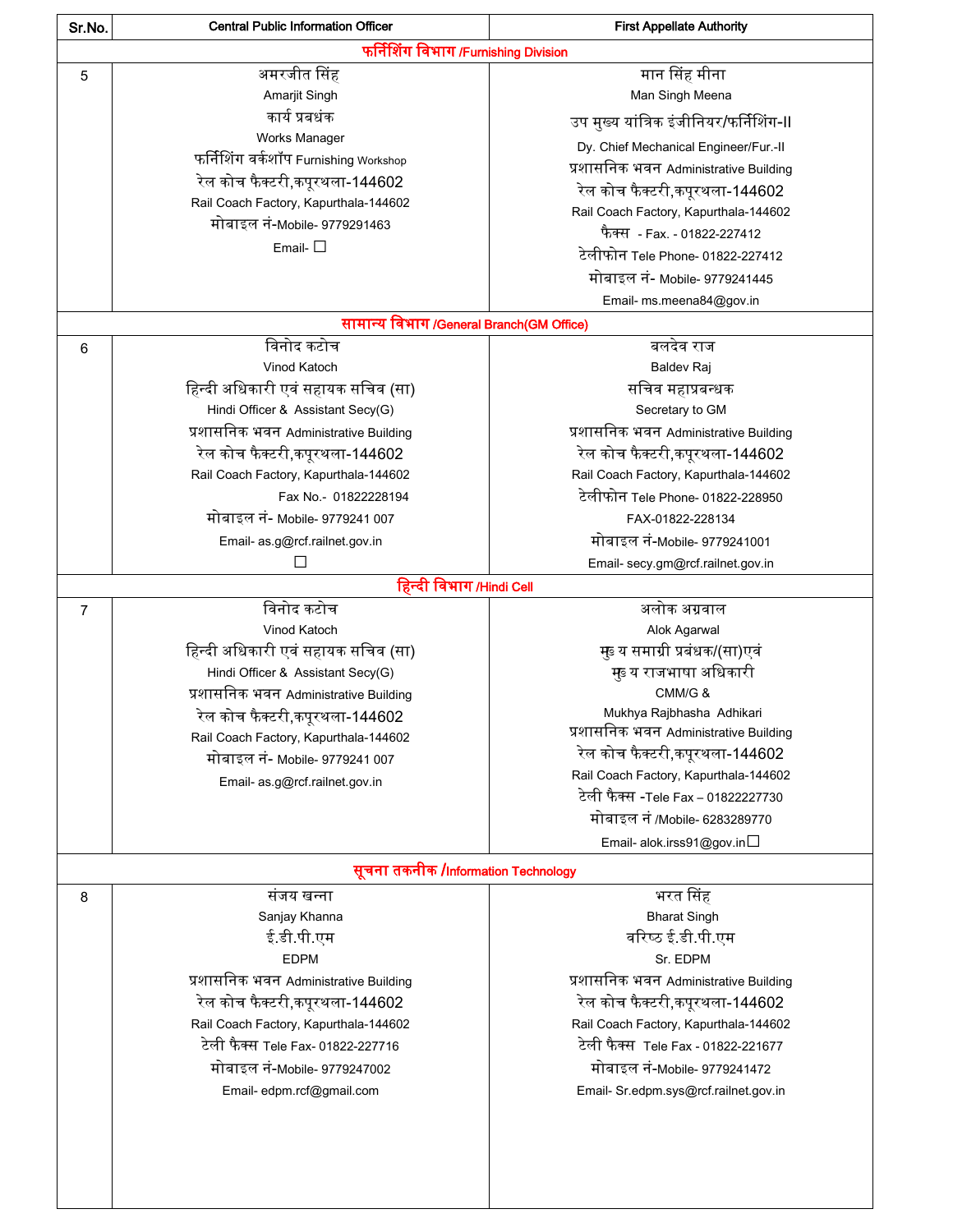| Sr no | <b>Central Public Information Officer</b> | <b>First Appellate Authority</b>                                             |
|-------|-------------------------------------------|------------------------------------------------------------------------------|
|       | मकैनिकल विभाग /Mechanical Office          |                                                                              |
| 9     | संजय मेहता                                | गुरजीत सिंह                                                                  |
|       | Sanjay Mehta                              | <b>Gurjit Singh</b>                                                          |
|       | सहायक कार्य प्रबंधक/एम                    | उप मुख्य यांत्रिक इंजीनियर/ कोरडीनेशन                                        |
|       | AWM/M                                     | Dy. Chief Mechanical Engineer (Co-ordination)                                |
|       | प्रशासनिक भवन Administrative Building     | प्रशासनिक भवन Administrative Building                                        |
|       | रेल कोच फैक्टरी,कपूरथला-144602            | रेल कोच फैक्टरी,कपूरथला-144602                                               |
|       | Rail Coach Factory, Kapurthala-144602     |                                                                              |
|       | फैक्स - Fax -01822-228784                 | Rail Coach Factory, Kapurthala-144602<br>टेली फैक्स /Tele Fax - 01822-229337 |
|       | टेलीफोन Tele Phone- 01822-227773          |                                                                              |
|       | मोबाइल नं- Mobile- 9779241478             | Rly. Phone No.- 031-93010                                                    |
|       | Email- sanjaymehtarcf@gmail.com           | मोबाइल नं-Mobile- 9779241455                                                 |
|       |                                           | Email- dycmecorcf@gmail.com                                                  |
|       | चिकित्सा विभाग /Medical Department        |                                                                              |
| 10    | डा. राजेश मोहन                            | डा. एस पी एस सचदेवचा                                                         |
|       | Dr. Rajesh Mohan                          | Dr. S.P.S.Sachdeva                                                           |
|       | अपर मुड य चिकित्सा अधिकारी                | प्रमुख  मुख्य चिकित्सा अधिकारी                                               |
|       | Addl. Chief Medical Officer               | <b>Principal Chief Medical Officer</b>                                       |
|       | Lala Lajpat Rai Hospital                  | Lala Lajpat Rai Hospital                                                     |
|       | रेल कोच फैक्टरी,कपूरथला-144602            | रेल कोच फैक्टरी,कपूरथला-144602                                               |
|       | Rail Coach Factory, Kapurthala-144602     | Rail Coach Factory, Kapurthala-144602                                        |
|       | टेली फैक्स Tele Fax- 01822-227799         | टेली फैक्स - Tele Fax- 01822-227413                                          |
|       | मोबाइल नं- Mobile- 9779241507             | मोबाइल नं- Mobile- 9779241500                                                |
|       | Email- srdmo6@rcf.railnet.gov.in          | Email-cmo@rcf.railnet.gov.in                                                 |
|       |                                           |                                                                              |
|       | कार्मिक विभाग/Personnel Department        |                                                                              |
| 11    | पी के तिवारी                              | सुधीर कुमार सिंह                                                             |
|       | P.K Tiwari                                | Sudhir Kumar Singh                                                           |
|       | बिद्धी अधिकारी                            | Principal Chief Personnel Officer                                            |
|       | Law Officer                               | प्रमुख मुख्य कार्मिक अधिकारी                                                 |
|       | प्रशासनिक भवन Administrative Building     | प्रशासनिक भवन Administrative Building                                        |
|       | रेल कोच फैक्टरी,कपूरथला-144602            | रेल कोच फैक्टरी,कपूरथला-144602                                               |
|       | Rail Coach Factory, Kapurthala-144602     | Rail Coach Factory, Kapurthala-144602                                        |
|       | Rly. Phone No. - 031-92714                | टेली फैक्स  Tele Fax - 01822227707                                           |
|       | मोबाइल नं- Mobile- 9779241606             | मोबाइल नं /Mobile- 9779241600                                                |
|       | Email- pktsanjay@gmail.com                | Email-cpo@rcf.railnet.gov.in                                                 |
|       | योजना विभाग/Planning Department           |                                                                              |
| 12    | सुमित कपूर                                | भूपेशवर अत्री                                                                |
|       | Sumit Kapoor                              | <b>B.</b> Attri                                                              |
|       | वरिष्ठ यांत्रिक इंजीनियर/योजना            | मुब्य योजना इंजीनियर                                                         |
|       |                                           | <b>Chief Planning Engineer</b>                                               |
|       | Senior Mechanical Engineer/Planning       | प्रशासनिक भवन Administrative Building                                        |
|       | प्रशासनिक भवन Administrative Building     |                                                                              |
|       | रेल कोच फैक्टरी,कपूरथला-144602            | रेल कोच फैक्टरी,कपूरथला-144602                                               |
|       | Rail Coach Factory, Kapurthala-144602     | Rail Coach Factory, Kapurthala-144602                                        |
|       | टेलीफोन नं Tele Phone No.- 93712 (Rly.)   | टेली फैक्स Tele Fax- 01822-227416                                            |
|       | मोबाइल नं Mobile- 9779241412              | मोबाइल नं- Mobile- 9779241401                                                |
|       | Email-sumitkapoor2702@gmail.com           | Email-cple@rcf.railnet.gov.in                                                |
|       |                                           |                                                                              |
|       |                                           |                                                                              |
|       |                                           |                                                                              |
|       |                                           |                                                                              |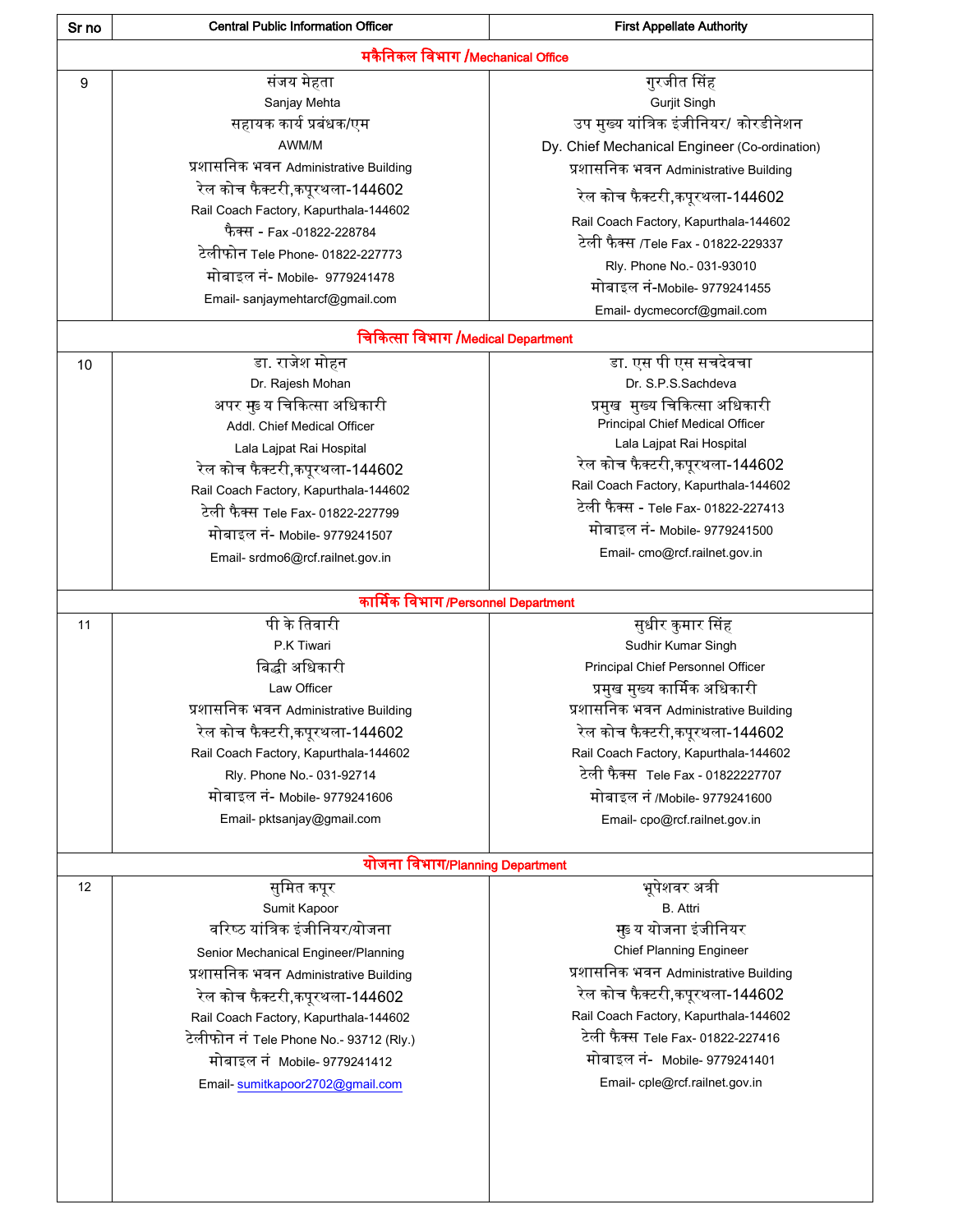| Sr no | <b>Central Public Information Officer</b>                                            | <b>First Appellate Authority</b>                            |
|-------|--------------------------------------------------------------------------------------|-------------------------------------------------------------|
|       | प्लांट विभाग/Plant Department                                                        |                                                             |
| 13    | इंद्रजीत सिंह                                                                        | जी एस नेगी                                                  |
|       | Inderjit Singh                                                                       | G.S.Negi                                                    |
|       | कार्य प्रबधंक/प्लांट                                                                 | मु्डय यांत्रिक इंजीनियर/कोरडीनेशन                           |
|       | Works Manager/Plant                                                                  | Chief Mechanical Engineer / Co-ordination                   |
|       | प्रशासनिक भवन Administrative Building                                                | प्रशासनिक भवन Administrative Building                       |
|       | रेल कोच फैक्टरी,कपूरथला-144602                                                       | रेल कोच फैक्टरी,कपूरथला-144602                              |
|       | Rail Coach Factory, Kapurthala-144602                                                | Rail Coach Factory, Kapurthala-144602                       |
|       | टेली फैक्स Tele Fax- 01822-221677                                                    | टेली फैक्स Tele Fax - 01822-227750                          |
|       | मोबाइल नं-Mobile- 9779241476                                                         | मोबाइल नं Mobile- 9779241416                                |
|       |                                                                                      | Email- dycpe3rcf@gmail.com                                  |
|       | Email- singhij7@gmail.com                                                            |                                                             |
|       | गुणवत्ता विभाग/Quality Department                                                    |                                                             |
| 14    | दीपक गर्ग                                                                            | विपुल सिंह                                                  |
|       | Deepak Garg                                                                          | Vipul Singh                                                 |
|       | उप मुख्य गुणवत्ता प्रबन्धक –।                                                        | उप मुख्य गुणवत्ता प्रबन्धक – ।।।                            |
|       | Dy.Chief Quality Manager-I                                                           | Dy. Chief Quality Manager-III                               |
|       | प्रशासनिक भवन Administrative Building                                                | प्रशासनिक भवन /Administrative Building                      |
|       | रेल कोच फैक्टरी,कपूरथला-144602                                                       | रेल कोच फैक्टरी,कपूरथला-144602                              |
|       | Rail Coach Factory, Kapurthala-144602                                                | Rail Coach Factory, Kapurthala-144602                       |
|       | टेली फैक्स  /Tele Fax - 01822227760                                                  | टेली फैक्स -Tele Fax- 01822227756                           |
|       | मोबाइल नं- Mobile- 9779241429                                                        | मोबाइल नं Mobile- 9779241461                                |
|       | Email- dycqm3rcf@gmail.com                                                           |                                                             |
|       |                                                                                      | Email- dycqmrcf1@gmail.com                                  |
|       | आर टी आई सैल /RTI Cell                                                               |                                                             |
| 15    | जितेश कुमार                                                                          | अखिलेश मिश्र                                                |
|       | <b>Jitesh Kumar</b>                                                                  | <b>Akhilesh Misra</b>                                       |
|       | जन संपर्क अधिकारी / नोडल अधिकारी आर टी आई                                            | मुख्य अभिकल्प इंजीनियर एवं                                  |
|       | एवं मुख्य जन सूचना अधिकारी                                                           | अपीलीय प्राधिकारी /नोडल आर टी आई सैल                        |
|       | <b>Public Relations Officer Nodal Officer/RTI</b>                                    | Chief Design Engineer & Appellate Authority/ Nodal RTI Cell |
|       | प्रशासनिक भवन /Administrative Building                                               | प्रशासनिक भवन-Administrative Building                       |
|       | रेल कोच फैक्टरी,कपूरथला-144602                                                       | रेल कोच फैक्टरी,कपूरथला-144602                              |
|       | Rail Coach Factory, Kapurthala-144602                                                | Rail Coach Factory, Kapurthala-144602                       |
|       | टेली फैक्स Tele Fax - 01822-228962                                                   | टेली फैक्स Tele Fax- 01822-227410                           |
|       | मोबाइल नं- Mobile- 9779241006                                                        | मोबाइल नं- Mobile- 9779241406                               |
|       | Email- rticellrcf@gail.com                                                           | Email-cde.rcf@rcf.railnet.gov.in                            |
|       | भंडार विभाग परचेज़ हुसैनपुर कपूरथला  / Purchase/Stores Department, Hussainpur Office |                                                             |
| 16    | जर्नादन स्वरूप                                                                       | ललित कुमार                                                  |
|       | Janardan Swaroop                                                                     | Lalit Kumar                                                 |
|       | वरिष्ठ समाग्री प्रबंधक/                                                              | उप मुख्य समाग्री प्रबंधक/(सा)                               |
|       | SMM/IC/HSQ                                                                           | Dy.CMM/G/HSQ                                                |
|       | प्रशासनिक भवन /Administrative Building                                               | प्रशासनिक भवन /Administrative Building                      |
|       | रेल कोच फैक्टरी,कपूरथला-144602                                                       | रेल कोच फैक्टरी,कपूरथला-144602                              |
|       | Rail Coach Factory, Kapurthala-144602                                                | Rail Coach Factory, Kapurthala-144602                       |
|       | टेलीफोन नं Tele Phone No.- 01822-227724                                              | टेलीफोन नं Tele Phone No.- 01822-227724                     |
|       | मोबाइल नं- /Mobile- 9779241716                                                       | Fax No.- 01822227733                                        |
|       | Email- smmicrcf@gmail.com                                                            | मोबाइल नं- /Mobile- 9779241707                              |
|       |                                                                                      | Email- dycmmgrcf1@gmail.com                                 |
|       |                                                                                      |                                                             |
|       |                                                                                      |                                                             |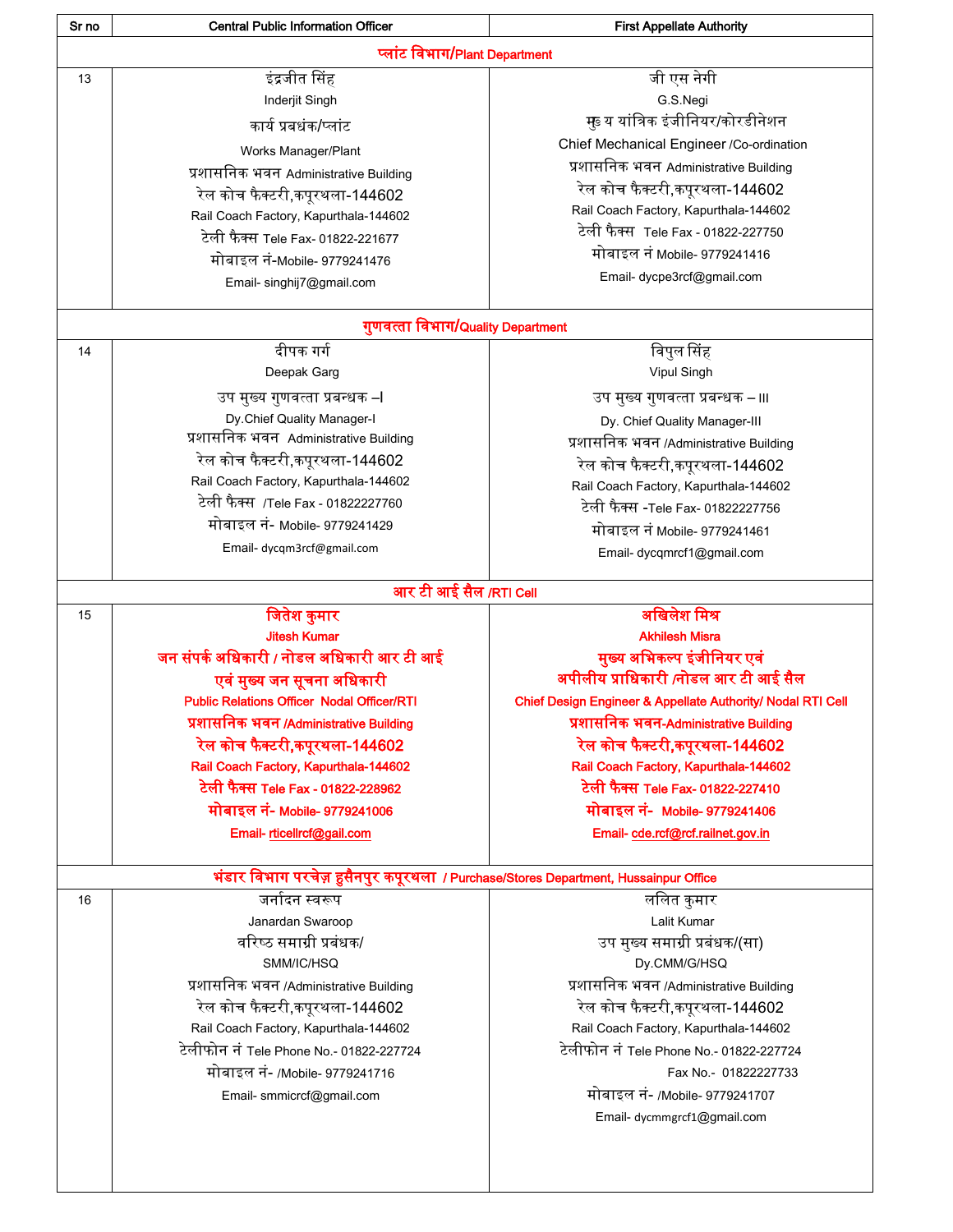| Sr no | <b>Central Public Information Officer</b>                                                               | <b>First Appellate Authority</b>                                                    |
|-------|---------------------------------------------------------------------------------------------------------|-------------------------------------------------------------------------------------|
|       | भंडार विभाग फर्निशिंग डिपो हुसैनपुर कपूरथला /Stores Department, Furnishing Depot, Hussainpur Kapurthala |                                                                                     |
| 16A   | जर्नादन स्वरूप                                                                                          | मनीष कुमार                                                                          |
|       | Janardan Swaroop                                                                                        | Manish Kumar                                                                        |
|       | वरिष्ठ समाग्री प्रबंधक/                                                                                 | उप मुख्य समाग्री प्रबंधक/ फर्निशिंग डिपो हुसैनपुर                                   |
|       | SMM/IC/HSQ                                                                                              | Dy.CMM/Furnishing Depot/HSQ                                                         |
|       | प्रशासनिक भवन /Administrative Building                                                                  | प्रशासनिक भवन /Administrative Building                                              |
|       | रेल कोच फैक्टरी,कपूरथला-144602                                                                          | रेल कोच फैक्टरी,कपूरथला-144602                                                      |
|       | Rail Coach Factory, Kapurthala-144602                                                                   | Rail Coach Factory, Kapurthala-144602                                               |
|       | टेलीफोन नं Tele Phone No.- 01822-227724                                                                 | टेलीफोन नं Tele Phone No.- 01822-227791                                             |
|       | मोबाइल नं- /Mobile- 9779241716                                                                          | Fax No.- 01822227791                                                                |
|       | Email- smmicrcf@gmail.com                                                                               | मोबाइल नं- /Mobile- 9779241703                                                      |
|       |                                                                                                         | Email- manish.kumar13@gov.in                                                        |
|       |                                                                                                         |                                                                                     |
|       | भंडार विभाग शैल डिपो हुसैनपुर कपूरथला /Stores Department, Shell Depot ,Hussainpur Kapurthala            |                                                                                     |
| 16B   | जर्नादन स्वरूप                                                                                          | एम के त्यागी                                                                        |
|       | Janardan Swaroop                                                                                        | M.K.Tyagi                                                                           |
|       | वरिष्ठ समाग्री प्रबंधक/                                                                                 | उप मुख्य समाग्री प्रबंधक/ शैल डिपो हुसैनपुर                                         |
|       | SMM/IC/HSQ                                                                                              | Dy.CMM/Shell Depot/HSQ                                                              |
|       | प्रशासनिक भवन /Administrative Building                                                                  | प्रशासनिक भवन /Administrative Building                                              |
|       | रेल कोच फैक्टरी,कपूरथला-144602                                                                          | रेल कोच फैक्टरी,कपूरथला-144602                                                      |
|       | Rail Coach Factory, Kapurthala-144602                                                                   | Rail Coach Factory, Kapurthala-144602                                               |
|       | टेलीफोन नं Tele Phone No.- 01822-227724                                                                 | टेलीफोन नं Tele Phone No.- 01822-227722                                             |
|       | मोबाइल नं- /Mobile- 9779241716                                                                          | Fax No.- 01822227791                                                                |
|       | Email- smmicrcf@gmail.com                                                                               | मोबाइल नं- /Mobile- 9779241702                                                      |
|       |                                                                                                         | Email- smmlhbrcf@gmail.com                                                          |
|       | भंडार विभाग तिलक ब्रिज कैंपस दिल्ली /Stores Department, Tilak Brige Campus Office, New Delhi            |                                                                                     |
| 17    | बी एस उपाध्याय                                                                                          | परदीप कुमार                                                                         |
|       | B.S.Upadhaya                                                                                            | Pardeep Kumar                                                                       |
|       | वरिष्ठ सामग्री प्रबंधक/हेडक्वाटर                                                                        | उप मुख्य समाग्री प्रबंधक(ई)                                                         |
|       | Senior Material Manager/HQ                                                                              | Dy. Chief Material Manager(E)                                                       |
|       | रेल कोच फैक्टरी,स्टोर कैपंस दफतर                                                                        | रेल कोच फैक्टरी,स्टोर कैफ्स आफिस                                                    |
|       | Rail Coach Factory Stores Campus Office,                                                                | Rail Coach Factory Stores Campus Office,                                            |
|       | तिलक ब्रिज,नई दिल्ली/Tilak Bridge, New Delhi                                                            |                                                                                     |
|       | टेली फैक्स - Tele Fax - 011-23370897                                                                    | तिलक ब्रिज,नई दिल्ली/Tilak Bridge, New Delhi<br>टेली फैक्स /Tele Fax - 011-23370462 |
|       | मोबाइल नं- Mobile- 9717640105                                                                           |                                                                                     |
|       | Email- smmshelltkj@gmail.com                                                                            | Telephone: 011-23379391                                                             |
|       |                                                                                                         | मोबाइल नं- Mobile- 6283289760                                                       |
|       |                                                                                                         | Email- dycmmetkj@gmail.com                                                          |
|       |                                                                                                         |                                                                                     |
| 18    | सी एल मीना                                                                                              | परदीप कुमार                                                                         |
|       | C.L.Meena                                                                                               | Pardeep Kumar                                                                       |
|       | वरिष्ठ सामग्री प्रबंधक(एस)                                                                              | उप मुख्य समाग्री प्रबंधक(ई)                                                         |
|       |                                                                                                         |                                                                                     |
|       | Senior Material Manager (S)<br>रेल कोच फैक्टरी,स्टोर कैपंस आफिस                                         | Dy. Chief Material Manager(E)                                                       |
|       | Rail Coach Factory Stores Campus Office,                                                                | रेल कोच फैक्टरी,स्टोर कैपंस आफिस                                                    |
|       | तिलक ब्रिज,नई दिल्ली/Tilak Bridge, New Delhi                                                            | Rail Coach Factory Stores Campus Office,                                            |
|       |                                                                                                         | तिलक ब्रिज,नई दिल्ली/Tilak Bridge, New Delhi                                        |
|       | टेली फैक्स - Tele Fax- 011-23378658                                                                     | टेली फैक्स /Tele Fax - 011-23370462                                                 |
|       | मोबाइल नं- Mobile- 9717640106                                                                           | Telephone:011-23379391                                                              |
|       | Email- meenacl09@gmail.com                                                                              | मोबाइल नं- Mobile- 6283289760                                                       |
|       |                                                                                                         | Email- dycmmetkj@gmail.com                                                          |
|       |                                                                                                         |                                                                                     |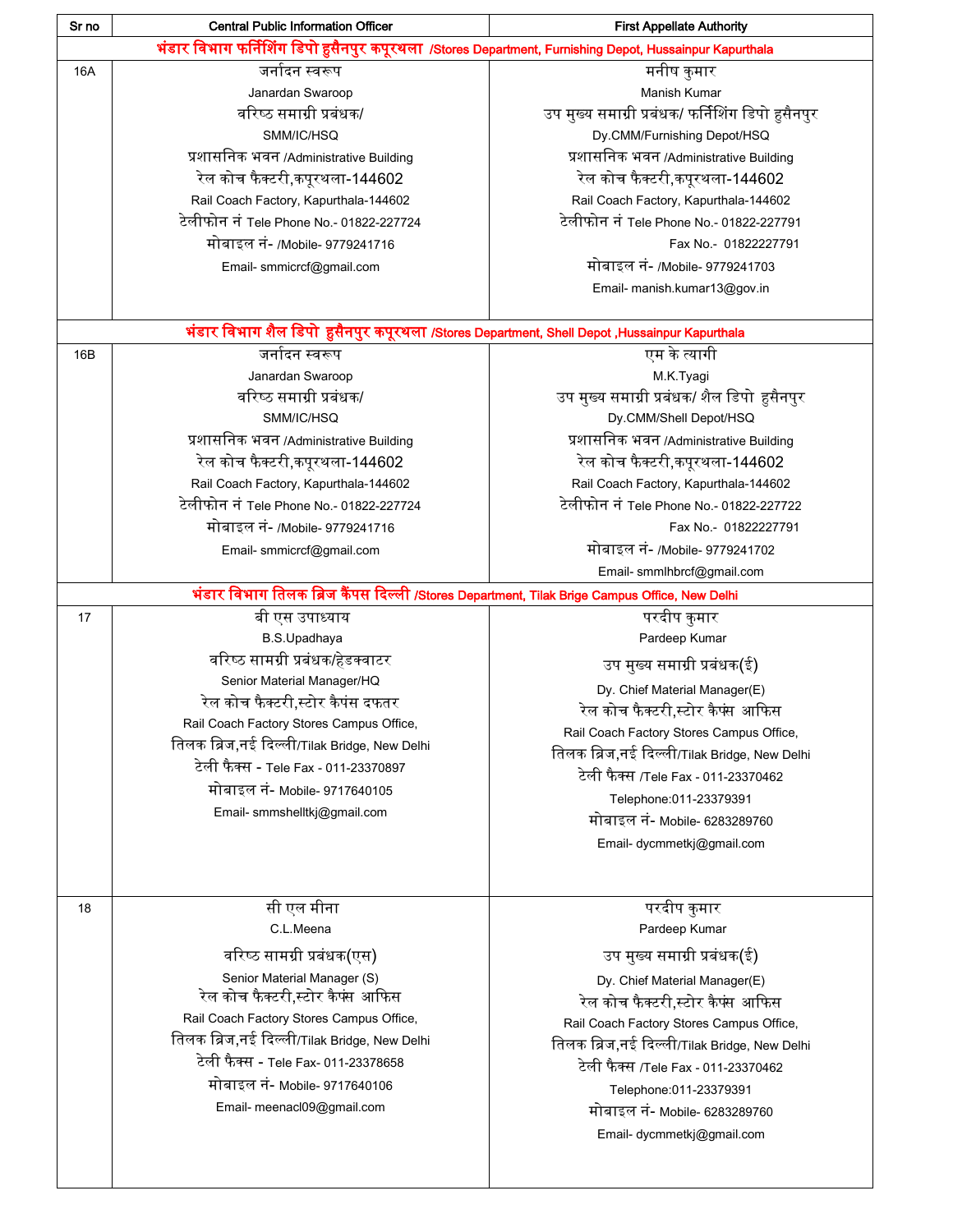| Sr no | <b>Central Public Information Officer</b>                             | <b>First Appellate Authority</b>      |
|-------|-----------------------------------------------------------------------|---------------------------------------|
|       | खेल विभाग/Sports Department                                           |                                       |
| 19    | राम कुमार                                                             | धावा छैरिंग                           |
|       | Ram Kumar                                                             | Dawa Chhering                         |
|       | वरिष्ठ खेल अधिकारी/Sr. Sports Officer                                 | प्रधान वित्त् सलाहकार एवं             |
|       | प्रशासनिक भवन/Administrative Building                                 | ऑनरेरी सचिव आर सी एफ एस ए             |
|       | रेल कोच फैक्टरी,कपूरथला-144602                                        | Principal Finance Advisor & HGS/RCFSA |
|       | Rail Coach Factory, Kapurthala-144602                                 | प्रशासनिक भवन Administrative Building |
|       | टेली फैक्स - Tele Fax- 01822-227701                                   | रेल कोच फैक्टरी,कपूरथला-144602        |
|       |                                                                       | Rail Coach Factory, Kapurthala-144602 |
|       | मोबाइल नं- Mobile- 9779241009                                         | टेली फैक्स - Tele Fax- 01822-228948   |
|       | Email-ramkumar4264@gmail.com                                          | मोबाइल नं- Mobile- 9779241100         |
|       |                                                                       |                                       |
|       |                                                                       | Email-dchhering@rcf.railnet.gov.in    |
|       | शैल डवीजन /Shell Division                                             |                                       |
| 20    | आर पी सिंह खालसा                                                      | बेली राम                              |
|       | R.P.Singh khalasa                                                     | Beli Ram                              |
|       | सहायक कार्य प्रबंधक (शैल प्रगती)                                      | उप मुख्य यांत्रिक इंजीनियर /निर्माण   |
|       | AWM (Shell Progress)                                                  | Dy. CME/Mfg.                          |
|       | एस ओ एस-2,1st फलोर, शैल डिवीजन                                        | प्रशासनिक भवन Administrative Building |
|       | SOS-2,1st Floor, Shell Division                                       | रेल कोच फैक्टरी,कपूरथला-144602        |
|       | रेल कोच फैक्टरी,कपूरथला-144602                                        | Rail Coach Factory, Kapurthala-144602 |
|       | Rail Coach Factory, Kapurthala-144602                                 | टेली फैक्स - Tele Fax - 01822-227772  |
|       | टेली फैक्स Tele Fax - 01822-227783                                    | मोबाइल नं- Mobile- 9779241425         |
|       | मोबाइल नं- Mobile- 9779241444                                         | Email - brdadhwal@gmail.com           |
|       | Email- awmsp68@gmail.com                                              |                                       |
|       |                                                                       |                                       |
|       |                                                                       |                                       |
|       | सुरक्षा विभाग/ आर पी एफ/ रेल कोच फैक्टरी /Security Department/RPF/RCF |                                       |
| 21    | सतीश कुमार नेगी                                                       | कमलजोत बरार                           |
|       | Satish Kumar Negi                                                     | Kamljot Brar                          |
|       | सहायक सुरक्षा आयु़ त/ आर.पी.एफ                                        | वरिष्ठ सुरक्षा आक्कु त / आर पी एफ     |
|       | Assistant Security Commissioner/RPF                                   | Sr. Security Commissioner/RPF         |
|       | प्रशासनिक भवन Administrative Building                                 | प्रशासनिक भवनAdministrative Building  |
|       | रेल कोच फैक्टरी,कपूरथला-144602                                        | रेल कोच फैक्टरी,कपुरथला-144602        |
|       | टेली फैक्स - Tele Fax - 01822-228983                                  | Rail Coach Factory, Kapurthala-144602 |
|       |                                                                       | टेली फैक्स - Tele Fax - 01822-228970  |
|       | मोबाइल नं- Mobile- 9779241751                                         |                                       |
|       | Email- satishnegi.ipf@gmail.com                                       | मोबाइल नं- Mobile- 9779241750         |
|       |                                                                       | Email-                                |
|       |                                                                       |                                       |
|       | सकेंत एवं दूरसंचार/रेल कोच फैक्टरी / Signal & Telecommunications/RCF  |                                       |
| 22    | नीरज कुमार                                                            | भरत सिंह                              |
|       | Neeraj Kumar                                                          | <b>Bharat Singh</b>                   |
|       | एस एस टी ई                                                            | वरिष्ठ ई.डी.पी.एम                     |
|       | <b>SSTE</b>                                                           | Sr. EDPM                              |
|       | प्रशासनिक भवनAdministrative Building                                  | प्रशासनिक भवनAdministrative Building  |
|       | रेल कोच फैक्टरी,कपूरथला-144602                                        | रेल कोच फैक्टरी,कपूरथला-144602        |
|       | Rail Coach Factory, Kapurthala-144602                                 | Rail Coach Factory, Kapurthala-144602 |
|       | टेली फैक्स - Tele Fax Phone - 01822-227788                            | टेली फैक्स Tele Fax - 01822-221677    |
|       | मोबाइल नं- Mobile- 9779241801                                         | मोबाइल नं-Mobile- 9779241472          |
|       | Email-sste@rcf.railnet.gov.in                                         | Email- Sr.edpm.sys@rcf.railnet.gov.in |
|       |                                                                       |                                       |
|       |                                                                       |                                       |
|       |                                                                       |                                       |